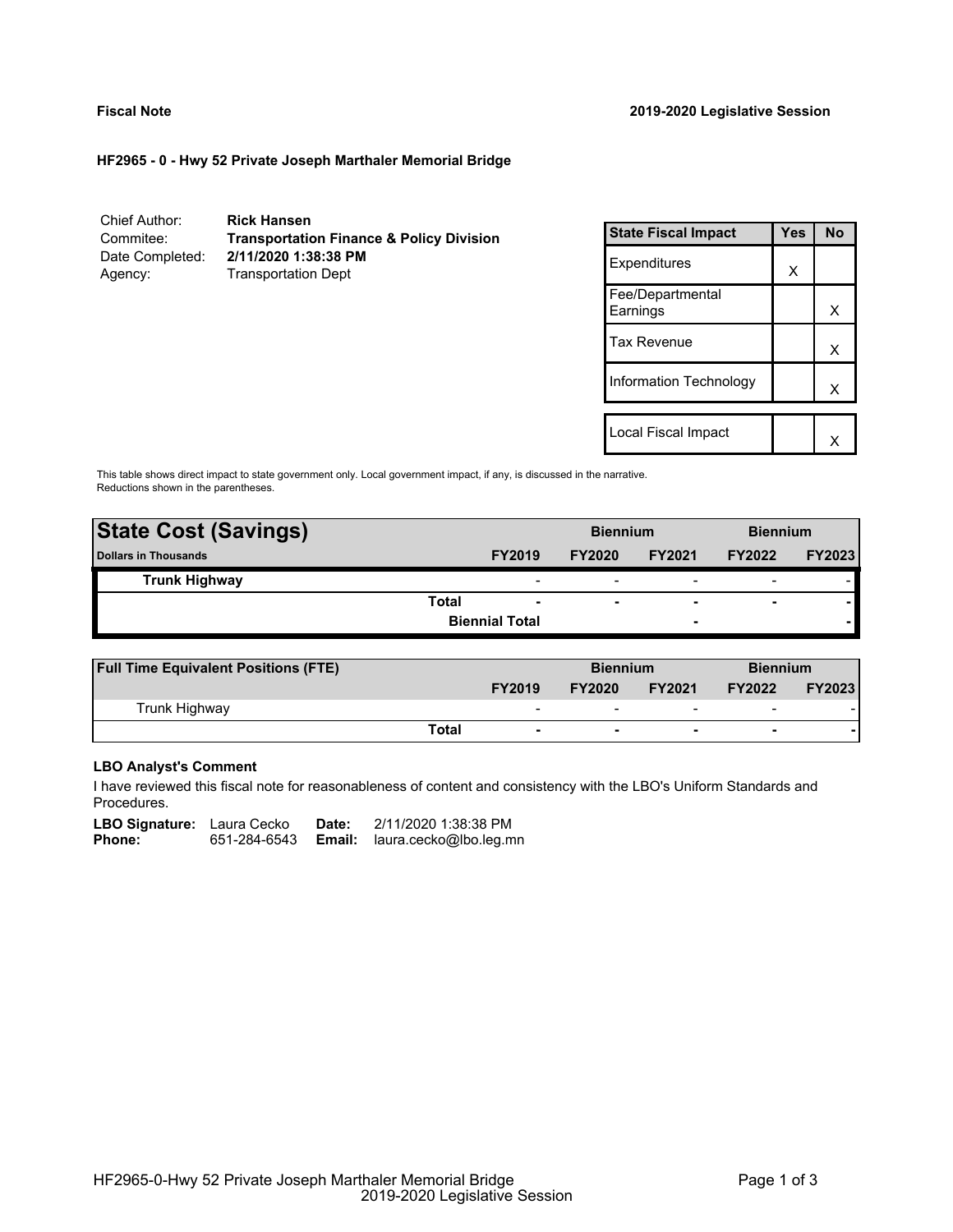# **State Cost (Savings) Calculation Details**

This table shows direct impact to state government only. Local government impact, if any, is discussed in the narrative. Reductions are shown in parentheses.

\*Transfers In/Out and Absorbed Costs are only displayed when reported.

| State Cost (Savings) = 1-2                        |              |                       | <b>Biennium</b> |                | <b>Biennium</b> |               |
|---------------------------------------------------|--------------|-----------------------|-----------------|----------------|-----------------|---------------|
| <b>Dollars in Thousands</b>                       |              | <b>FY2019</b>         | <b>FY2020</b>   | <b>FY2021</b>  | <b>FY2022</b>   | <b>FY2023</b> |
| Trunk Highway                                     |              |                       |                 |                |                 |               |
|                                                   | <b>Total</b> | -                     |                 |                |                 |               |
|                                                   |              | <b>Biennial Total</b> |                 |                |                 |               |
| 1 - Expenditures, Absorbed Costs*, Transfers Out* |              |                       |                 |                |                 |               |
| Trunk Highway                                     |              |                       |                 | 2              |                 |               |
|                                                   | <b>Total</b> | -                     | ۰               | $\mathbf{2}$   |                 |               |
|                                                   |              | <b>Biennial Total</b> |                 | 2              |                 |               |
| 2 - Revenues, Transfers In*                       |              |                       |                 |                |                 |               |
| Trunk Highway                                     |              |                       |                 | $\overline{2}$ |                 |               |
|                                                   | <b>Total</b> | ٠                     | ۰               | $\mathbf{2}$   |                 |               |
|                                                   |              | <b>Biennial Total</b> |                 |                |                 |               |

# **Bill Description**

House File 2965 would designate the bridge on US Hwy 52 over Wentworth Avenue in West Saint Paul as "Private Joseph Marthaler Memorial Bridge". If notified, MnDOT would design and erect the appropriate signs, with the sign costs to be paid by interested groups in accordance with Minnesota Statutes 161.139.

### **Assumptions**

MnDOT assumes there would be a sign required in each direction, or two signs total, and that each sign is 4' x 4', or 16 sq. ft. It is assumed interested groups would pay for the initial fabrication and installation costs.

### **Expenditure and/or Revenue Formula**

### **Expenditures**

Highway signs:

Fabrication cost of memorial highway sign: \$15.90/sq. ft. x 16 sq. ft. = \$254.40 per sign

Structural materials, equipment, and installation labor costs = \$799 per sign

Total cost per sign = \$254.40 + \$799 = \$1,053.40

Total cost = \$1,053.40 per sign x 2 signs = \$2,106.80 **rounded to \$2,000**

These costs are based on a technical memorandum for requester pay signs. The costs include MnDOT staff time for engineering, fabrication, and installation of the signs as well as equipment. These costs would be expenditures from the revolving sign account in the Trunk Highway Fund in FY 2020.

### Revenues

Revenue equal to the amounts of the expenditures would be received in the revolving sign account in the Trunk Highway Fund in FY 2021.

There would be no net fiscal impact to MnDOT.

### **Long-Term Fiscal Considerations**

There would be an ongoing cost for any needed maintenance and eventual replacement of the signs; however, these costs would be paid by interested groups.